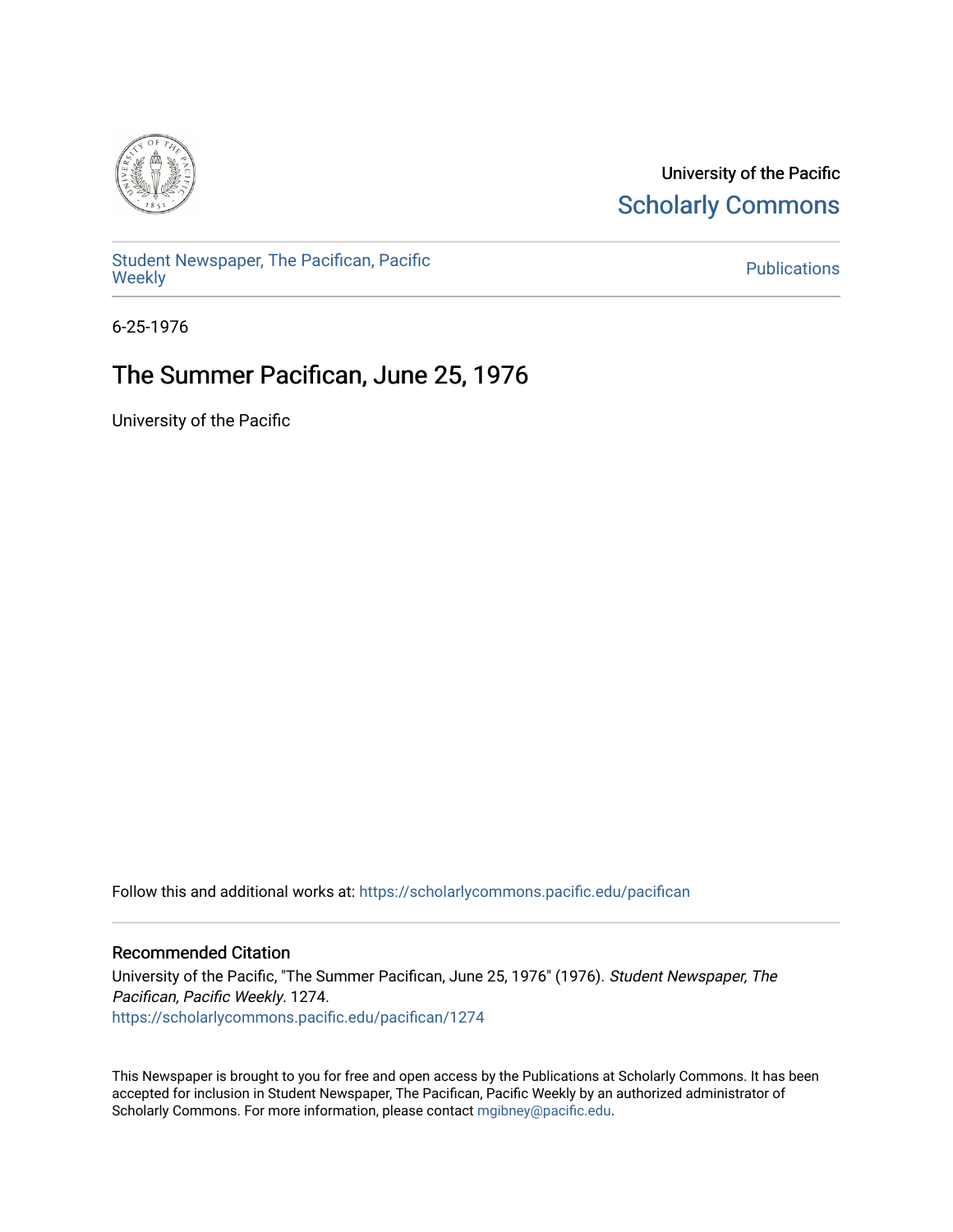

**PUBLICATION** 

AIR-CONDITIONED EDUCATION LIBRARY IS A POPULAR PLACE IN THE SUMMER It's back to the books for some UOP students and faculty

## Judicial hearing on prostitution article in campus paper put off until the fall; ex-editor will return and defend self

Tolbert says he wants to present his ideals to UOP; Chambers thinks committee will make 'best decision'

#### By ARLENE SCHMIDT **Staff writer**

A judicial hearing involving a May 7 stay in the campus newspaper, the<br>stay in the campus newspaper, the<br>Pacifican, aligging student prostitution<br>at UOP, has been put of the Pacifican<br>Med Tolbert, editor of the Pacifican<br>when the story appeared, said he will

West the charges made against him.<br>The charges in a letter signed by<br>Associate Dean of Students William H.<br>Barr were as follows that Tolbert Barr were as follows: that follower<br>"made irresponsible use of the student<br>newspaper," that he "untarity repre-<br>sented the student body and the uni-<br>versity," and that he "acted severely<br>contrary to the best interest of th

dent body and the university."<br>The newspaper leading the districted a head-<br>time that read "Student prostitution<br>investigated — contirmed," coupled<br>with a photograph of a worman longing<br>against a light post on the campus.<br>

than 20 female students participated in caused an uproar on the campus and in

the community.<br>Dean Barr later reported that an<br>investigation had proved the story to be

talse.<br>The ASUOP Senate discharged Tolbert from his position, but campus

leaders said the discharge had nothing<br>to do with the prostitution stery. It is<br>understood that a majority of senators<br>were opposed to Tolbert because of<br>susces unrelated to the story.<br>The nine member Joint University<br>Judi

charges, and Tolbert will be there to de-<br>tend timeself. The original date, set for<br>thast month, was postponed at Tolbert sequest. The meetings are closed, and<br>the sametimes of the committee, can<br>range from a letter of rep expulsion

range from a letter of reprimand to explosion.<br>
Supplision. I add the designation is the designation of the said the designation of station and the committee and the committee some factor of the committee of the station o

## **Summer sessions** expected to top last year's figure; 62 shy of the mark

Campus seems deserted. but students don't care: they're enjoying selves

#### By NANCI DZURA Staff writer

Attendance in the 51st session of<br>summer sessions is expected to sur-<br>pitss last years's.

Doyle Minden, therefore of public relations said that L145 students at ready have been registered for the instance of public interaction, constant with last year's 1,202 for the entire summer.

The count is determined by the<br>number of students enrolled Sixty-two<br>new students must enroll in the se-<br>cond session for this year's tigures to

cond session for this year's tigures to<br>match last year's tigures to<br>match last years from though attendance is higher,<br>the campos seems less populated.<br>Coordinater in the Registrar's Office,<br>said, Students are more spread

they seem to be enjoying the expen-

they seem to be enjoying the experiments of the responses<br>These were two of the responses<br>gleaned from a ministervey by the Summer Pacifican of a few students this

week. Other findings.<br>Bettye Greek, a doctoral candidate<br>In school administration, commutes (Continued on Page 4)



#### A congenial miss

Karen Marton, biology student at UOP, Miss San Joaquin County, will complete in the Miss California. Contest this weekend in Santa Cruz. Minton, a senior from Lodi, won the county title with her speech, "Communication is<br>a Talent." She was also awarded \$1,000 and the other contestants voted "Miss Congeniality. -Photo by Stockton Record her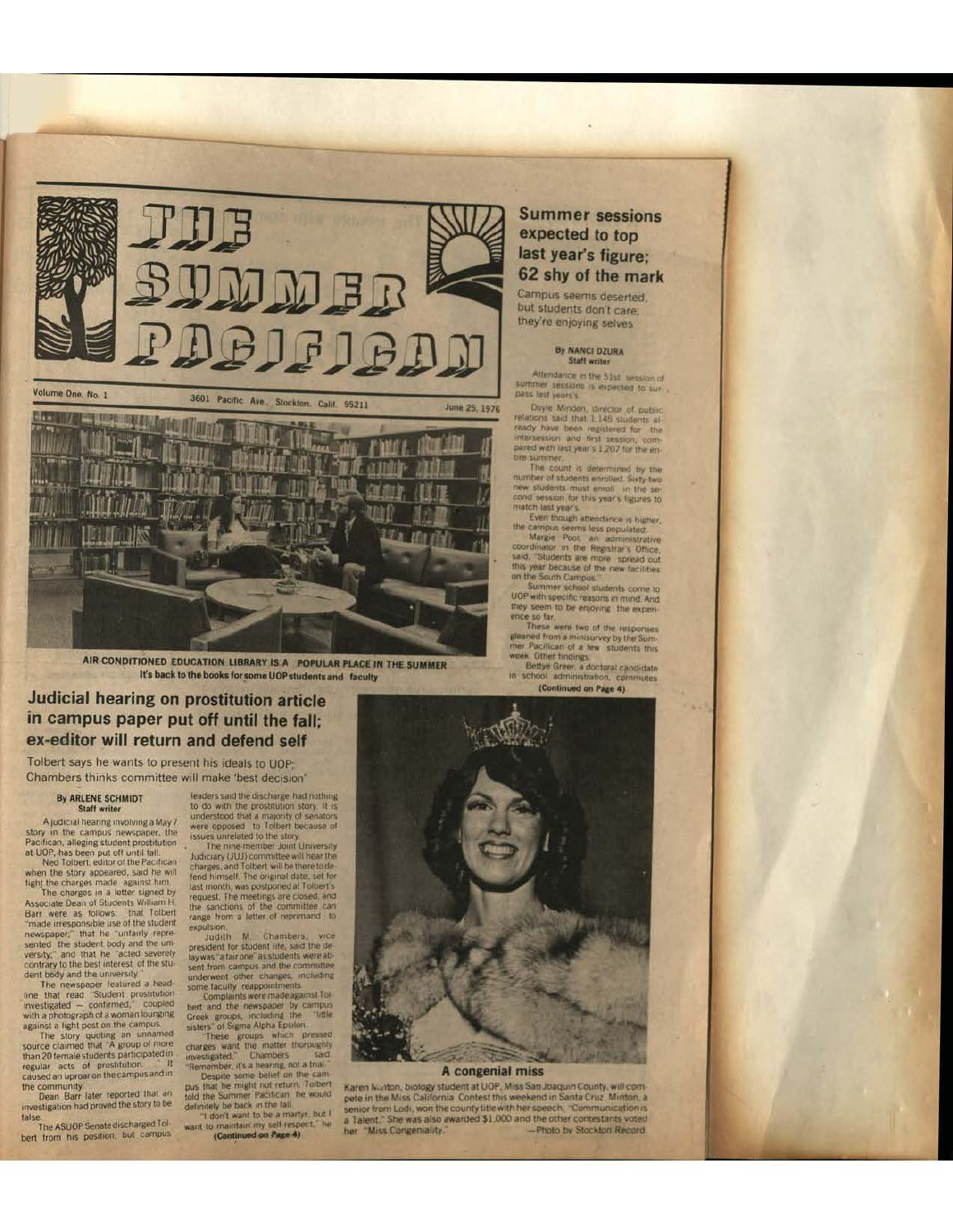# **A VIEW FROM THE PIT**

#### By TIM BUNCE

Every time I crawl up to Stockton, I swear that that will be the particular<br>journey in which I will finally memorize every rock, signpost and tumbleweed along the coastal route between here and Southern California. Of course, I never quite have, but the landscape remains pretty much the same. I keep noticing a few things along my way like somebody with a rather oddball sense of humor puts large billboards up in a small inland farming community, BE HAPPY YOU'RE IN

This town is some distance outside of Salinas and has the winning handle of Prunedale. Can you imagine coming from a town with a name that sounds like a joke from an old Johnny<br>Carson monologue? Worse yet, trying to convince anybody that you're not kidding when you tell them that really is the name of your home town? Now of course, just wait, the minute this comes out there's going to be some guy at my door who looks like a cross between King Kong and a John Deere bulldozer. is holding a length of lead pipe in his hand, and who is wearing a T-shirt over his bulging biceps that reads "Be Happy You're in Prunedale". That's the

Of course, I should talk about small towns. My home town makes May-<br>berry, R.F.D. look like Sodom and Gomorrah. You know the old line, at nine o'clock they roll up the sidewalks? Well, where I come from, they do that, and then at ten they roll up the town.<br>The only reason that the supposed epitaph on W.C. Fields grave reads, "On the whole, it's better than being in Philadel is because Fields never visited phia<sup>'</sup> my home town.

Oh well, so much for another excursion into the world of small town California - like my grandaddy jused to say as he was observing the neighbors one day, "Boy, if they ever put a<br>fence around this place they d have a<br>second Camarillo State Hospital." On that thought, as I watch my neighbors, I think I shall conclude and go out and enjoy the summer up here. Welcome back, and we'll see you next week.

THE SUMMER PACIFICAN is a laboratory publication of the journalism classes of the pacific, 1976 Summer University of the Pacific, 1976 Summer Sessions, Department of Communication Arts, II is politically first Summer Sess THE SUMMER PACIFICAN Is a laborat

orge L. Garrigues<br>Jan Kievan<br>Leslie New<br>Linda Weber City Ed nws Edito<br>cristant n news editor<br>ons Nanci Dzura, Arlene Schmidt<br>ons Nanci Dzura, Arlene Schmidt<br>- Cinde Lou Delmas, Nanci Dzura,<br>E. Goehring, Susie Hall,<br>- Hammond, Edith Perkins, Arlene

**IL David Aguilar** 

itorial office: North Hall, south wing, third<br>or. Phone: 946-2114

**The Summer Pacifican** Page 2 June 25, 1976



Stricken woman couldn't close hand; now she can pick out tune on a piano Intensive therapy with music makes the difference to some handicapped

Jane is a young woman who suffers from cerebral palsy, four months ago. she was unable to touch each finger to the thumb of that hand. Now she can play a melody on a plano

What made the difference! Intensive training with a music therapy student

'Music therapy involves finding out what music turns people on and using this to influence changes in behavior explained Suzanne B. Hanser, chair man of the music therapy department<br>at UOP's Conservatory of Music.

The student, discovering that Jane liked the piano, was able to develop exercises that resulted in dramatic recovery of Jane's finger dextenty.<br>UOP has the oldest music therapy

program on the West Coast, and when it started in 1939, it also was among the<br>earliest in the U.S. There now are 62 majors, Hanser reports, and the total is increasing each year.

Hanser explained that music<br>therapy can be used in a variety of ways, such as aiding in the development of social and academic skills.

We work with many people who are quite withdrawn and to<br>themselves, she explained, "but once we find out what kind of music interests them we can give them the opportunity to express themselves in a variety of positive actions

An example of this is John, a 30 year-old Stockton resident. He is a quiet. and withdrawn - individual who would<br>talk only - in answer to a question. A music therapy student working with him found that he liked tolk and rock music and was able to get John to sing along. John opened up and began to start conversations

"In this case we used music<br>therapy to get the client to develop confidence in talking with people and see some of the advantages of verbal communication," explained Hanser

Music-therapy students work three hours a week on a one-to-one basis with patients in a closely supervised<br>situation at the Stockton State Hospital local residential care bomes and the cerebral palsy activity center.

It is through programs like this that students work with people like Jane and John, which aren't their real names Hanser said many of the uses of music therapy today involve older people with physical and/or mental aliments, plus children who are retarded, emotionally disturbed or educationally hand capped

But, she added:

Everyone uses music therapy in his life because everyone has some type at music he enjoys. Everytime you experience a change in mood while listening to music you are experiencing music therapy. We can tee better about ourselves through music, and the therapist uses this as an initial moti vator for people.

.................................... Food? Laundry? Fun? **Frosh are getting** questions answered

What is the food like! What classes do I want to take? What is there to do in Stockton? Where can I do my laundry?

These are the type of questions being asked and answered this summer in a series of treshmen orientation programs

Planned by the Office of Student Life for an estimated 650 incoming new students, the tive scheduled summer orientations involve two-and-a-half day visits to the campus. Some 200<br>students have already attended the first two sessions

Our primary task is to get the students registered for the fail, but we also devote considerable time to assisting the treshmen in adjusting to a college-level academic program and developing effective study skills, explained Douglas B. Smith, director of new student orientations.

Smith said that one reason for the study-skills concern is the lack of college preparation on the part of incoming freshmen throughout the country in recent years.

Aiding Smith in these tasks is Kevin Monroe, student chairman of uriental tion, and a staff of 20 student and 30 faculty advisers.

While the treshmen are going through orientation, a similar program is under way for many of the parents of the new freshmen. Catherine P. Davis Associate Dean of Students, coordi nates this phase.

'College has changed so much since the parents were in school that we think it is valuable for them to gain a perspective on what it is like today at UOP Stee Said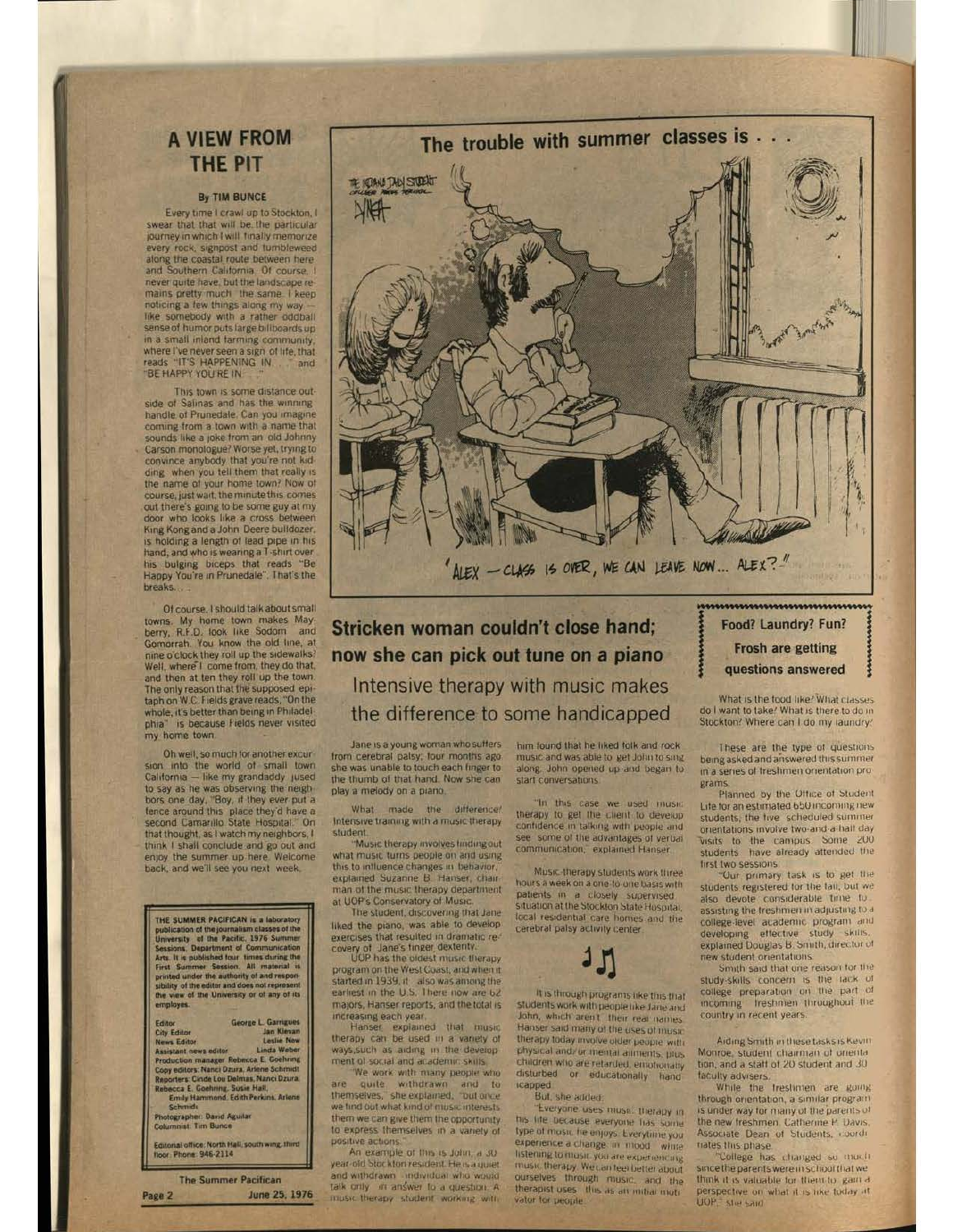Drug sentences turn good trips into bad; thousands of American youth experience the pain and expense of foreign prisons

'We never dreamed it would get so heavy' -half ounce

of marijuana costs one woman \$7,000 and 37 days in jail.

### (The following story was received<br>from the Bureau of Public Affairs, the **Department of State.)**

When Hank Larsen was arrested on a drug charge in Mexico he thought he a bout could pay a line - "at the most spend<br>24 hours in the stammer" - and be<br>on his way. That was three years ago<br>and Hank is still in jail in Mexico. He<br>has four years left to serve of his sevenvear sentence. His "fine" was pocketed by his lawyer.

Hank Larsen is not his real name. but his plight is tartly typical.<br>Thousands of young Americans are<br>imprisoned overseas for what would be misdemeanors or less under U.S. law Some have been victims of torture, extortion, systematic harassment or forms of abuse. The State Department sees the problem as world wide - and growing.

On average the American detainees are young - the typical age is<br>25 or 26 - college educated and from and the class backgrounds Virtualiyall<br>of them are well versed in their<br>"constitutional rights" and erroneously<br>believe that somehow the American

embassy can get them out of prison.<br>But Americans abroad are subject to the same legal procedures and penalties as the citizens in whatever<br>country they find themselves. And<br>contrary to what many young Amen cans believe, most countries have<br>much stiffer drug laws than the United **States** 

Even "doing your own thing." if that includes carrying around a few joints for<br>personal use, can turn into an uncom-<br>fortable and costly cross-cultural expenence

It was such a little amount. We never dreamed it would get so heavy.



says Deborah Friedman, whose half ounce of manjuaria cost her \$7,000<br>and 37 days in a Mexican jail.

Some persons were arrested<br>although they had no drugs in their pos-<br>session, Friedman told a San Francis-

# **NAMES IN THE NEWS: Artists, faculty,** 'A' student and horsehider are honored

Winners in the recent art exhibit involving graduating seniors are Wayne G. Turner, Mary Lawrence, Janet Korke Department Awards went to Lisa Le<br>Bourdais, Debra Stark, Patti Wendland and Cathy Locke

Students honored by the Pacific Alumni Association's Outstanding Student Awards are John Himman, School of Engineering; Ana Blum, Elbert Covell<br>College, Paul Fleckenstein, Conserva-Conege, Paul Precisional Inguero, School<br>of Education, Philip Lundberg, Ray<br>mond College and Mrs. Pearl. Sweet.<br>University College.

College of the Pacific honors went<br>to Jill Hopkins and Wayne Turner.<br>numanities: Jane Kenney, natural<br>sciences, and David Giovanni, 500an and behavioral sciences. The School of<br>Dentistry - honored - Mitton - Deemer<br>McGeorge School of Law honored Nevin Culhane and Laura Arnold

Humberto Villamil 1, has been Homerto visitor of the Dr. Arthur J. Culture<br>Ten Award at Elbert Covell College. The<br>honor is presented by the Covell taculty to the student who has contributed the

most to the college's inter-american spirit.

Dr. R. Coke Wood, Dr. Wilham D. or is come in a gradient of the Narold<br>S. Jacoby were presented with the<br>Order of Pacific, the highest honor UOP can present to a faculty member

Fay Goleman and Dr. Sally M. Mill let were honored with the Brs versity Convocation

Dr. Alice S. Hunter of the Biology<br>Department has received the Alex and<br>Faye Spanos Distinguished Teaching Award.

Stuart L. Blackburn was honored<br>with the Ellen Deering Award al com<br>mencement exercises for the highest<br>grade portal werage of all COP grade<br>ates, the achieved straight As through<br>out his four years at UOP.

 $\label{eq:QGFS} \begin{array}{c} \text{UGF's pattern byd t function and out} \\ \text{fieder Keith Brown have been named to} \\ \text{the All Factori_C toast Antletic. Asso:} \\ \text{ton baseball team} \end{array}$ 



co newspaper earlier this year. And<br>they've been in jail for years, she said.<br>While a lucky tew of those arrested

manage to be acquitted after only a few<br>months, in just, the average sentence<br>months in just, the average sentence<br>trainformal the world for "possession and<br>tank only margiana is seven years"

and some months.<br>For hard drugs like heroin and<br>cocaine, jail terms skyrocket, with 30<br>year sentiences not being unheard of<br>Turkey — allow the death penalty in<br>Turkey — allow the death penalty in narcotics cases

Harsh conditions and mistreat-<br>ment of prisoners are common in many<br>parts of the world. In Mexico, where<br>nearly 600. Americans are uncar-<br>cerated (more than any other torego<br>country), there have been illegal but<br>accepted p cation of property and demail of prompt<br>access to the American consul

access to the American consult<br>The three people seem to forget is<br>that the American system of justice<br>stops at our borders, "says cortsular<br>officer Roy Davis, who spends most of<br>the three sources to the American<br>working on

system of justice we thought it would

#### Three new athletes sign to UOP's sports program

Three athletes have signed<br>national letters of intent indicating they<br>will attend UOP and participate in its

sports program<br>Rich Cannon, Lodi, will join the<br>swim team. Cannon, 19, a four-time All-Somencan swimmer, finished fourth in<br>1975 in the U.S. Trials for the World<br>Games. He also swam in the U.S.<br>Olympic Trials in Long Beach, this Ken Fletcher, forward from Mitilam

Nown, Hawaii, will rom LIOP's basked<br>Richard Town, Hawaii, will rom LIOP's baskedball team. Fetcher, 18, was player<br>of the year in Hawaii and also most valuable player of the Interscholastic League of Hawaii. Paul Demsher, Redding, 18, also a

forward, was named All-NorCal and also

#### Summer session course to study London media

Space is still available for a "Com-

Space is still available for a "Communications in Great Britain" study trip<br>in London, England, beginning July 19.<br>The course will survey British hele<br>vision, readio, newspapers and magnetic<br>great and magnetic strength co

only take a few hours to clear up." said<br>Margaret. Engle after being released trom a Turkish orison in 1973.

However, she spent eight anoous over her head Light months in a trip<br>concrete cell, (b by 20 leet, which she<br>shared with two dozen other fermale<br>convicts. An open sever ran a dong one<br>wall. The prison was 300 years old,<br>intested with large rats, lice and bedugs.

What can the U.S. Government do-They can make every effort to see that<br>the prisoner's rights under local law are<br>fully observed and that treatment meets internationally accepted<br>standards They can visit the prisoner as soon as possible after the arrest is<br>known and provide him with a list of<br>reputable local attorneys from which he<br>may select fits deterse course!



Still, there are definite limits to<br>what consular officers can do Serving<br>time overseas is the limit of trip you don't want to take

,,,,,,,,,,,,,,,,,,,,,,,,,,,,,,,,,,, ....................................

> first-team All-Superior California. for the 1975-76 season

#### **Music campers harmonize** in summertime concerts

The first 1976 Pacific Music Camp

The first 1976 Pacific Music Camp<br>weekly concerts are scheduled soon at<br>the University of the Pacific Conserva-<br>tory of Music Audrotium.<br>Approximately 100 mgh achool<br>participants in the Senior Division will<br>perform at 3 p. on Tuesday.

The Sunday program will include<br>band, orchestra and choral numbers

Garrigues, who will lead, the course Honorary membership in the Lon-<br>toom Press Club will be extended to part-<br>capants, he said. The Lunion and tees<br>including - bosons, for a - three week<br>period amounts to \$520, but students

must arrange their own transportation<br>Those interested in a contact<br>Garrigues at 946-2114 or 464-2519

The Summer Pacifican

June 25, 1976 Page 3